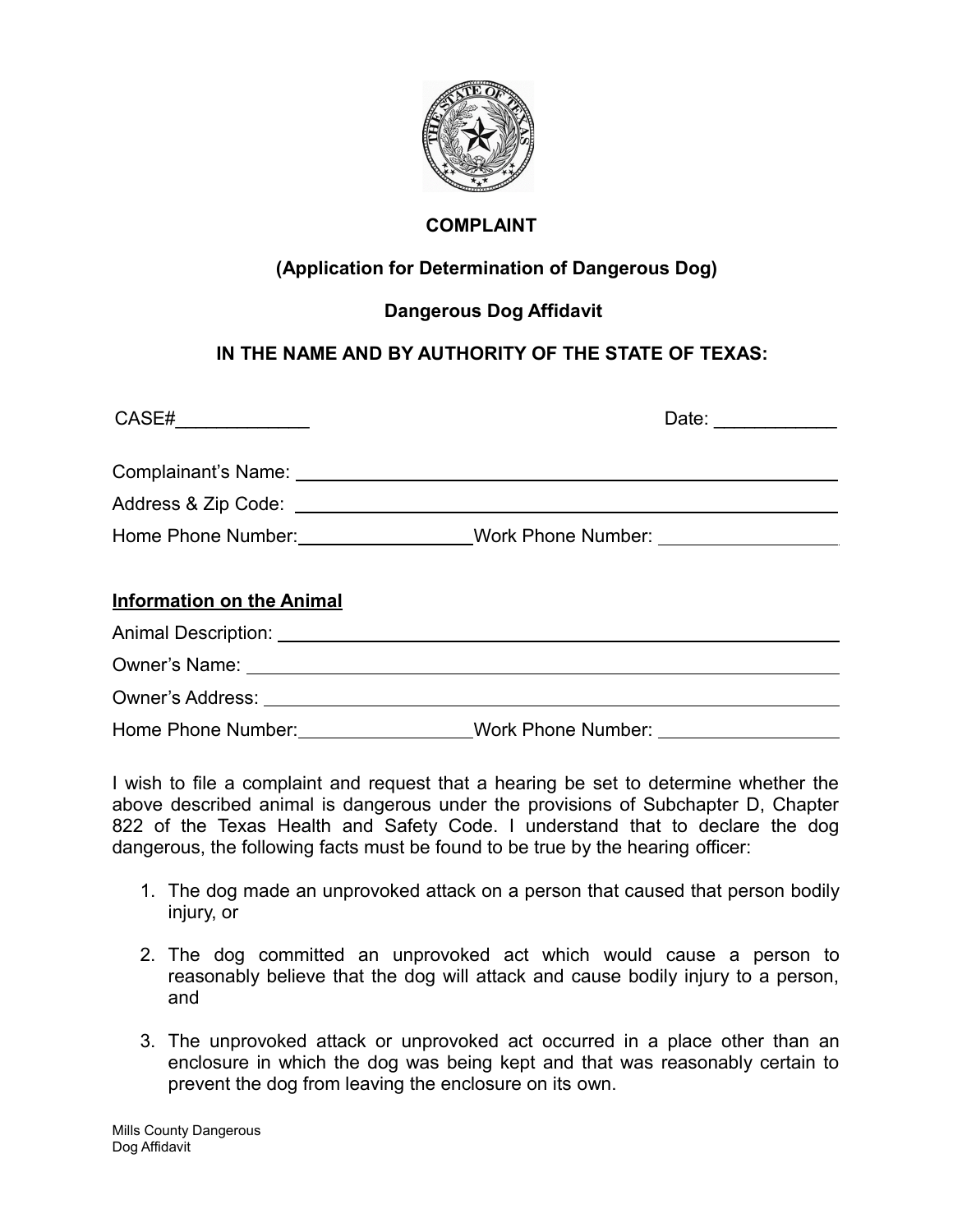I respectfully submit the following sworn statement:

(Continued)